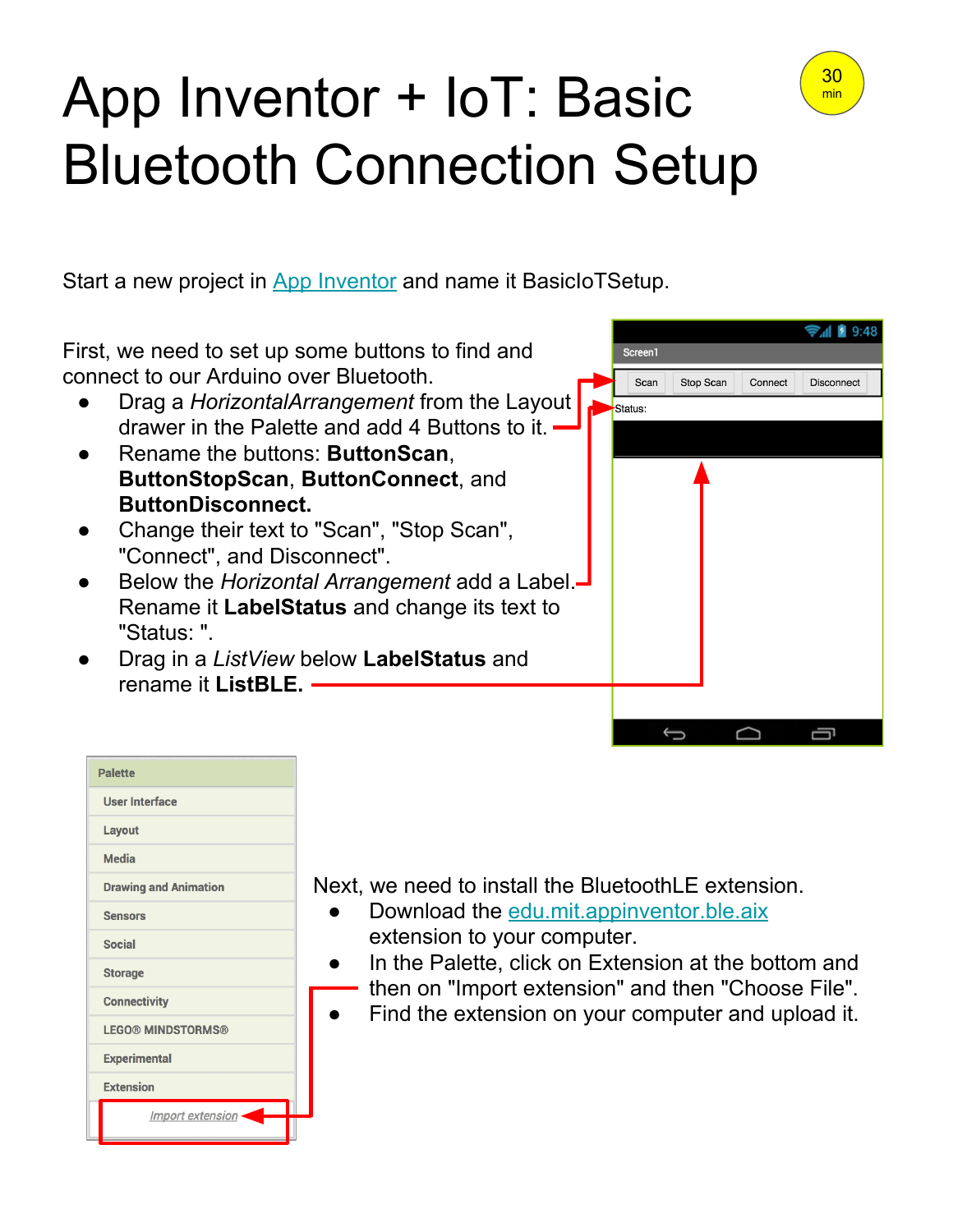## Add the BluetoothLE extension by dragging it onto the Viewer.



After it is are dragged onto the Viewer it will appear below the main screen, since it is a non-visible component.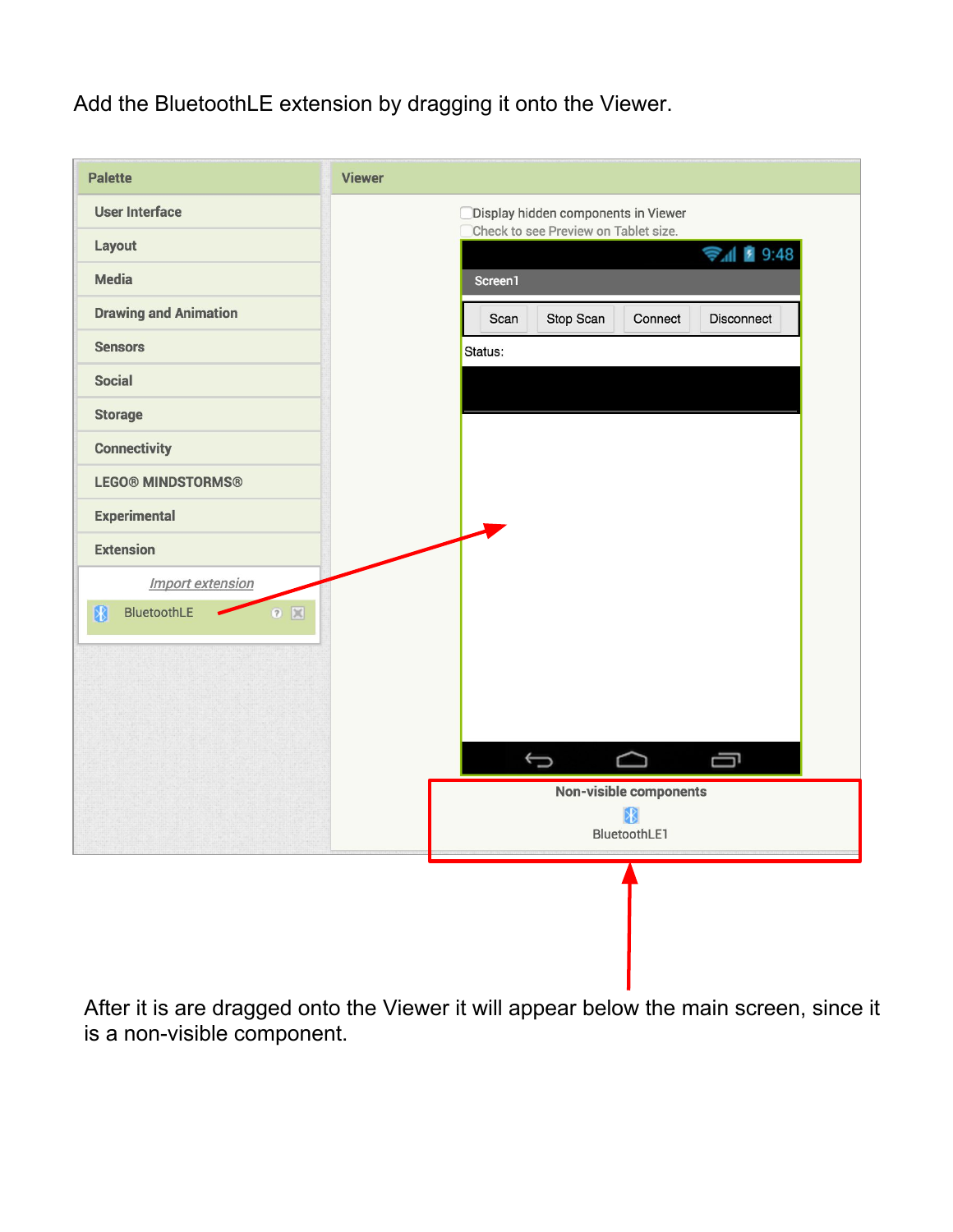## **Switch to the Blocks Editor view**

We want to set up the app to scan for available Bluetooth devices. To do this, we will use the ButtonScan button to set the Bluetooth component to start scanning, and change the status label.

- From the Blocks pane, click on ButtonScan, and drag out **when ButtonScan.Click.**
	- from the BluetoothLE1 drawer, add **call BluetoothLE1.StartScanning.**
	- from the LabelStatus drawer, add **set LabelStatus.Text to**
	- from the Text drawer, add a text block and type in **"Status: Scanning.**
	- from the ListBLE drawer, add **set ListBLE.Visible.**
		- From the Logic drawer, drag out a **true** block and snap to **set ListBLE.Visible.**

*Note: We do this so we can hide the list later, because it can get very long if there are a lot of Bluetooth devices nearby.*



Next, we'll have the app stop scanning and change the status label when we press ButtonStopScan.

- From the Blocks pane click on ButtonStopScan, and drag out **when ButtonStopScan.Click.**
	- from the BluetoothLE1 drawer, add **call BluetoothLE1.StopScanning.**
	- from the LabelStatus drawer, add **set LabelStatus.Text to.**
		- from the Text drawer, add a text block and type in **"Status: Stopped Scanning"**

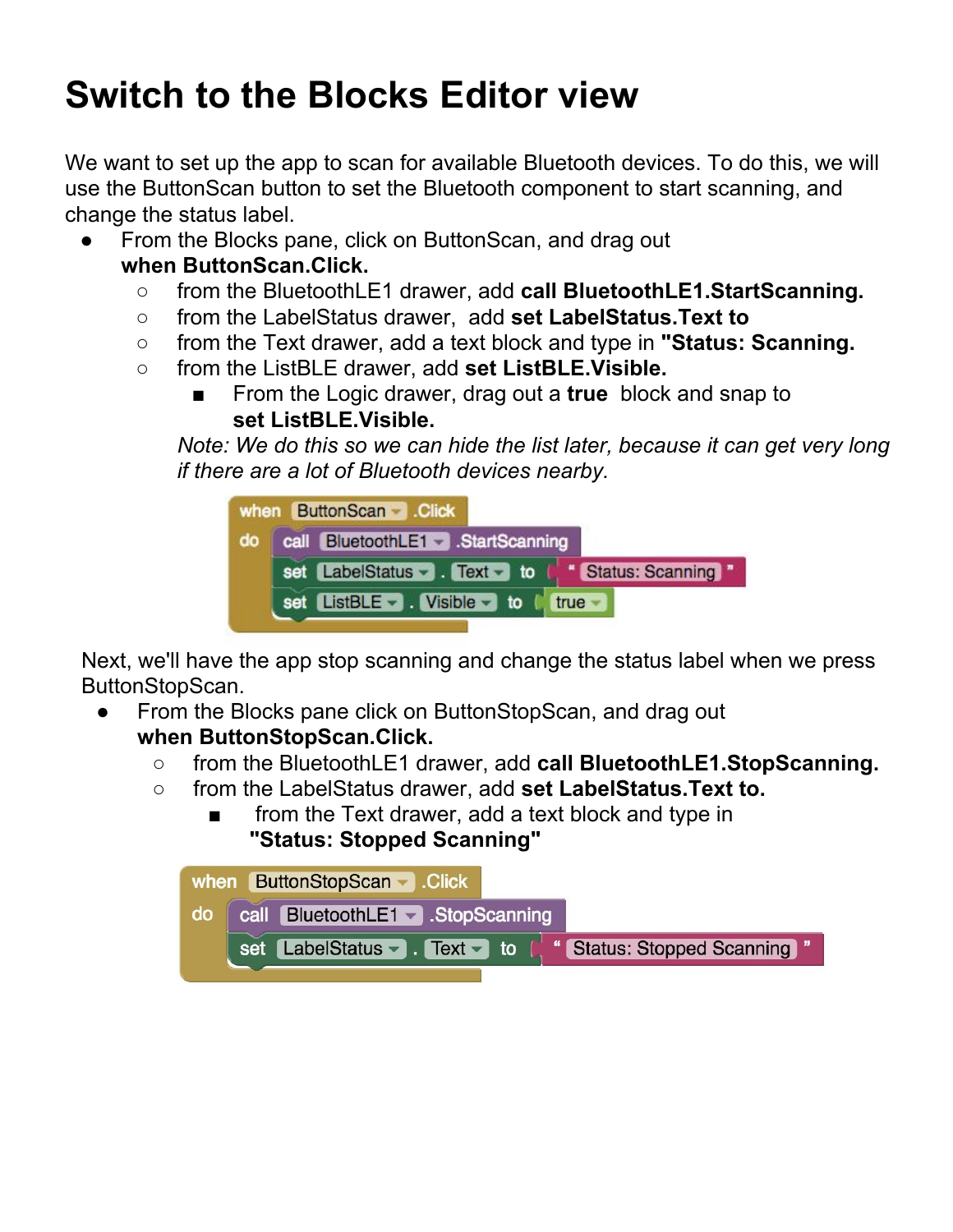We need to populate the device list with all the available Bluetooth devices.

From the Blocks pane, click on BluetoothLE1, and drag out

## **when BluetoothLE1.DeviceFound.**

- from the ListBLE drawer, add **set ListBLE.ElementsFromString to** 
	- From the BluetoothLE1 drawer, add **BluetoothLE1.Devicelist.**



Now, we'll use the app to connect to the Arduino over Bluetooth.

- From the Blocks pane, click on ButtonConnect, and drag out **when ButtonConnect.Click.**
	- from the BluetoothLE1 drawer, add **call BluetoothLE1.Connect index.**
		- from the ListBLE drawer, add **ListBLE.SelectionIndex.**
	- from the LabelStatus drawer, add **set LabelStatus.Text to** 
		- from the Text drawer, add a text block and type **"Status: Connecting".**

|    | when ButtonConnect Click                              |                                                                    |  |
|----|-------------------------------------------------------|--------------------------------------------------------------------|--|
| do | call BluetoothLE1 Connect                             |                                                                    |  |
|    | index <b>N</b>                                        | ListBLE $\blacktriangleright$ SelectionIndex $\blacktriangleright$ |  |
|    | set LabelStatus - . Text - to [ "Status: Connecting " |                                                                    |  |

Let's set it up so we know when the app has successfully connected to the Arduino:

- From the Blocks pane, click on BlutoothLE1, and drag out **when BluetoothLE1.Connected.**
	- from the LabelStatus drawer, add **set LabelStatus.Text to** 
		- From the Text drawer, add a text block and type **"Status: Connected"**
	- from the ListBLE drawer, add **set ListBLE.Visible to** 
		- From the Logic drawer, add a **false** block.

*Note: We do this to hide the list. As we mentioned above, it can get very long if there are a lot of Bluetooth devices nearby.*